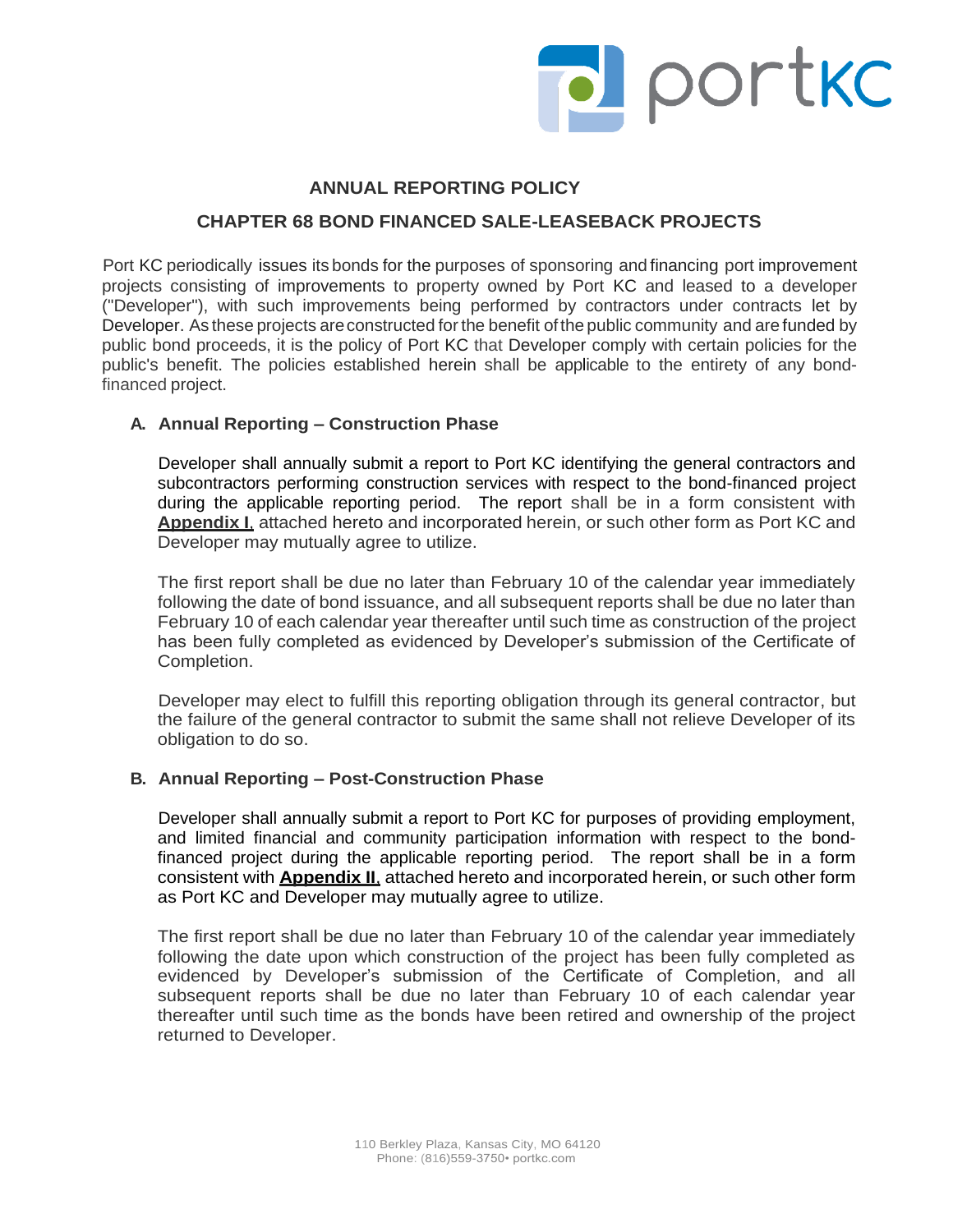Without limiting any other remedy available to Port KC under the Transaction Documents (as such term is defined within the Agreement to which this policy is attached), the failure to fully, accurately and timely complete and submit **Appendix I** and **Appendix II** will result in Port KC sustaining damages, the exact extent of which would be difficult or impossible to ascertain. Therefore, in order to liquidate those damages, commencing as of February 20 of each applicable year a report is due, Port KC shall be entitled to impose upon and collect from Developer the sum of One Hundred Dollars (\$100.00) for each full or partial weekday (Monday through Friday) any report required by this policy remains overdue, and such liquidated damages may be collected by Port KC in the form of an additive to the Additional Rent required pursuant to the terms of the Lease Agreement, or in such other manner as may be authorized by the Transaction Documents. Furthermore, and notwithstanding anything to the contrary in the Incentives Compliance Agreement or any exhibit thereto, in the event any report required by this policy remains overdue for a period in excess of ninety (90) calendar days, Port KC may elect, in its sole discretion, to rescind, in whole or in part, any real and/or personal ad valorem property tax exemptions otherwise granted to Developer under the terms of the Transaction Documents for the calendar year in which the applicable report was due, and the Developer shall be obligated to pay an amount equaling up to one hundred percent (100%) of the real and/or personal ad valorem property taxes that would have otherwise been due but for Port KC's ownership.

**Developer is responsible for compiling and reporting the aggregated information required by this Annual Reporting Policy and will not be relieved of the obligation by virtue of the fact that the particular bond-financed project may include one or more multi-tenant facilities. To the extent any portion of the Development Parcel (as such term is defined within the Agreement to which this Exhibit is attached), is leased/subleased to one or more third parties, Developer shall ensure that such lessees/sub-lessees are required to provide the required information to Developer and will make doing so a material term of their respective leases/subleases.**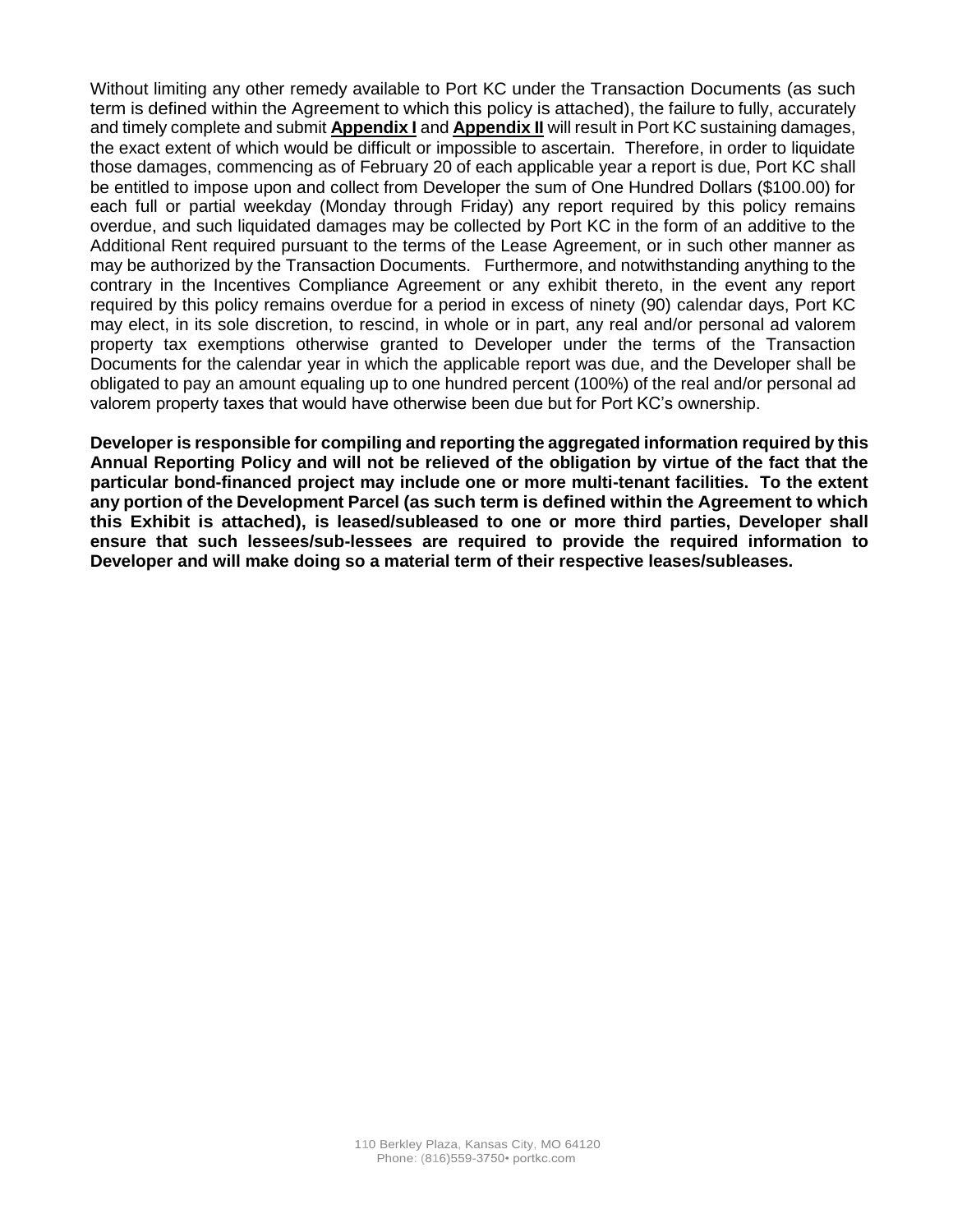

#### **APPENDIX I**

#### **ANNUAL REPORTING – CONSTRUCTION PHASE**

This report shall cover the calendar year immediately preceding the applicable report's due date. By way of example, a report due on February 10, 2021 would cover the period of January 1, 2020 through December 31, 2020.

**Project Title: \_\_\_\_\_\_\_\_\_\_\_\_\_\_\_\_\_\_\_\_\_\_\_\_\_\_\_\_\_\_\_\_ Date: February 10, 20\_\_\_**

The undersigned Authorized Representative hereby states and certifies that the general contractors and subcontractors listed below performed construction services with respect to the bondfinanced project during the period of January 1, 20  $\pm$  through December 31, 20  $\pm$ 

\_\_\_\_\_\_\_\_\_\_\_\_\_\_\_\_\_\_\_\_\_\_\_\_\_\_\_\_\_\_\_\_\_\_\_\_ \_\_\_\_\_\_\_\_\_\_\_\_\_\_\_\_\_\_\_\_\_\_\_\_\_\_\_\_\_\_\_\_\_\_\_\_\_\_

\_\_\_\_\_\_\_\_\_\_\_\_\_\_\_\_\_\_\_\_\_\_\_\_\_\_\_\_\_\_\_\_\_\_\_\_ \_\_\_\_\_\_\_\_\_\_\_\_\_\_\_\_\_\_\_\_\_\_\_\_\_\_\_\_\_\_\_\_\_\_\_\_\_\_

\_\_\_\_\_\_\_\_\_\_\_\_\_\_\_\_\_\_\_\_\_\_\_\_\_\_\_\_\_\_\_\_\_\_\_\_ \_\_\_\_\_\_\_\_\_\_\_\_\_\_\_\_\_\_\_\_\_\_\_\_\_\_\_\_\_\_\_\_\_\_\_\_\_\_

\_\_\_\_\_\_\_\_\_\_\_\_\_\_\_\_\_\_\_\_\_\_\_\_\_\_\_\_\_\_\_\_\_\_\_\_ \_\_\_\_\_\_\_\_\_\_\_\_\_\_\_\_\_\_\_\_\_\_\_\_\_\_\_\_\_\_\_\_\_\_\_\_\_\_

\_\_\_\_\_\_\_\_\_\_\_\_\_\_\_\_\_\_\_\_\_\_\_\_\_\_\_\_\_\_\_\_\_\_\_\_ \_\_\_\_\_\_\_\_\_\_\_\_\_\_\_\_\_\_\_\_\_\_\_\_\_\_\_\_\_\_\_\_\_\_\_\_\_\_

\_\_\_\_\_\_\_\_\_\_\_\_\_\_\_\_\_\_\_\_\_\_\_\_\_\_\_\_\_\_\_\_\_\_\_\_ \_\_\_\_\_\_\_\_\_\_\_\_\_\_\_\_\_\_\_\_\_\_\_\_\_\_\_\_\_\_\_\_\_\_\_\_\_\_

\_\_\_\_\_\_\_\_\_\_\_\_\_\_\_\_\_\_\_\_\_\_\_\_\_\_\_\_\_\_\_\_\_\_\_\_ \_\_\_\_\_\_\_\_\_\_\_\_\_\_\_\_\_\_\_\_\_\_\_\_\_\_\_\_\_\_\_\_\_\_\_\_\_\_

\_\_\_\_\_\_\_\_\_\_\_\_\_\_\_\_\_\_\_\_\_\_\_\_\_\_\_\_\_\_\_\_\_\_\_\_ \_\_\_\_\_\_\_\_\_\_\_\_\_\_\_\_\_\_\_\_\_\_\_\_\_\_\_\_\_\_\_\_\_\_\_\_\_\_

\_\_\_\_\_\_\_\_\_\_\_\_\_\_\_\_\_\_\_\_\_\_\_\_\_\_\_\_\_\_\_\_\_\_\_\_ \_\_\_\_\_\_\_\_\_\_\_\_\_\_\_\_\_\_\_\_\_\_\_\_\_\_\_\_\_\_\_\_\_\_\_\_\_\_

\_\_\_\_\_\_\_\_\_\_\_\_\_\_\_\_\_\_\_\_\_\_\_\_\_\_\_\_\_\_\_\_\_\_\_\_ \_\_\_\_\_\_\_\_\_\_\_\_\_\_\_\_\_\_\_\_\_\_\_\_\_\_\_\_\_\_\_\_\_\_\_\_\_\_

[DEVELOPER]

By:

Authorized Representative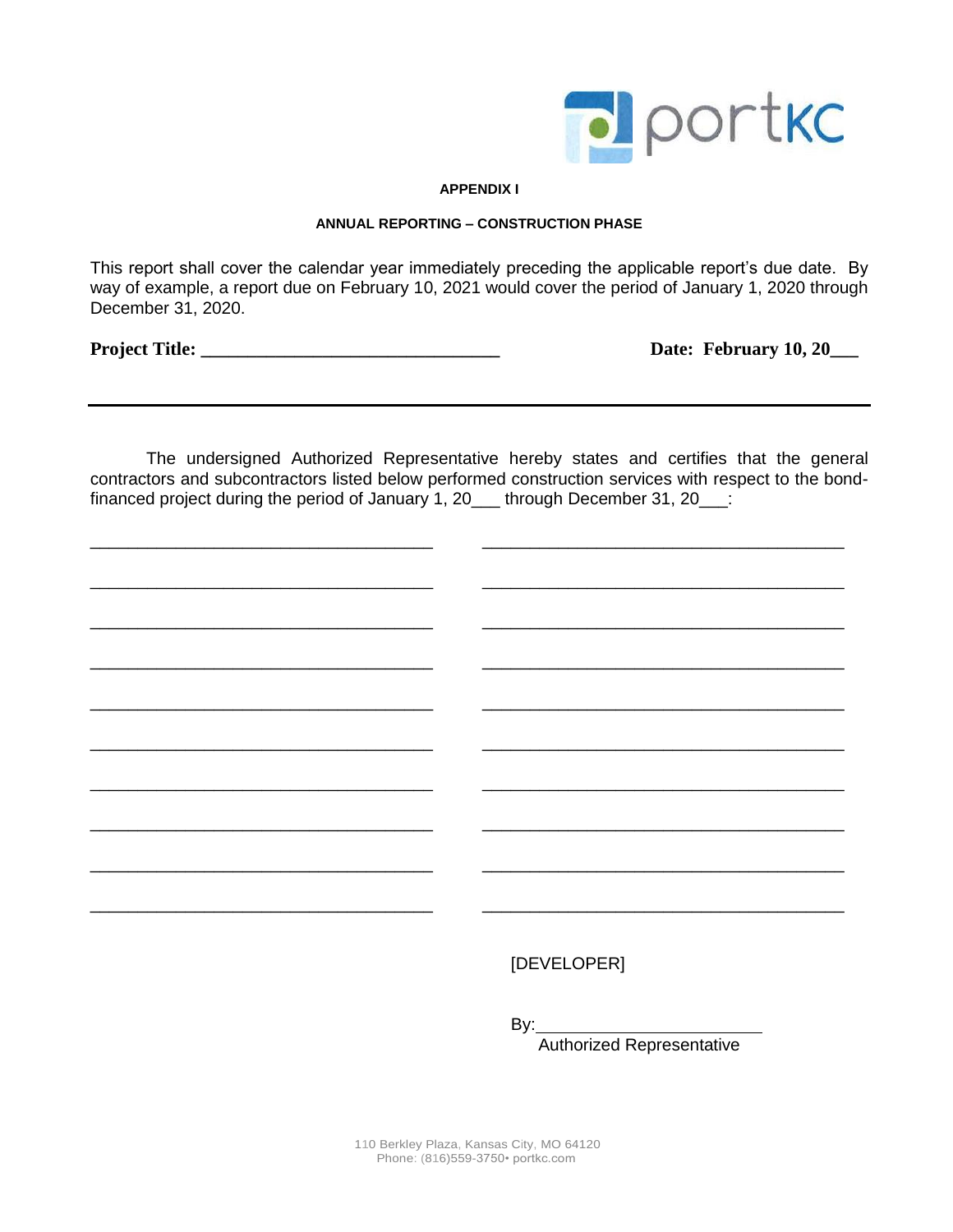

#### **APPENDIX II**

#### **ANNUAL REPORTING – POST-CONSTRUCTION PHASE**

This report shall cover the calendar year immediately preceding the applicable report's due date. By way of example, a report due on February 10, 2021 would cover the period of January 1, 2020 through December 31, 2020.

**Project Title: Date: February 10, 20** 

The undersigned Authorized Representative hereby states and certifies as follows with respect to the bond-financed project during the period of January 1, 20 through December 31, 20  $\pm$ 

### **A. EMPLOYMENT**

| Total number of full-time employees at the Development Parcel:         |  |
|------------------------------------------------------------------------|--|
| Total wages of full-time employees at the Development Parcel:          |  |
| Average annual wages of full-time employees at the Development Parcel: |  |
| Total number of part-time employees at the Development Parcel:         |  |
| Total wages of part-time employees at the Development Parcel:          |  |
| Average annual wages of part-time employees at the Development Parcel: |  |

### **B. FINANCIAL OBLIGATIONS**

Developer, in conjunction with the bond-financed project, executed written agreement(s) with one or more taxing jurisdictions or community organizations that obligated Developer to make certain financial contributions above and beyond those imposed by Port KC under the Incentives Compliance Agreement (as such term is defined within the Agreement to which this Exhibit is attached) during the applicable reporting year \_\_\_\_ **Yes** \_\_\_\_ **No**

**IF YES, attach a copy of the written agreement(s) and confirmation that the financial contribution(s) was/were made.**

### **C. COMMUNITY ENGAGEMENTS**

Developer participated in or otherwise hosted activities intended to promote engagement and/or interaction with the community in which the bond-financed project is located during the applicable reporting year. Examples include, without limitation, hiring fairs, educational programs, educational scholarships, community volunteer events, etc.) \_\_\_\_ **Yes** \_\_\_\_ **No**